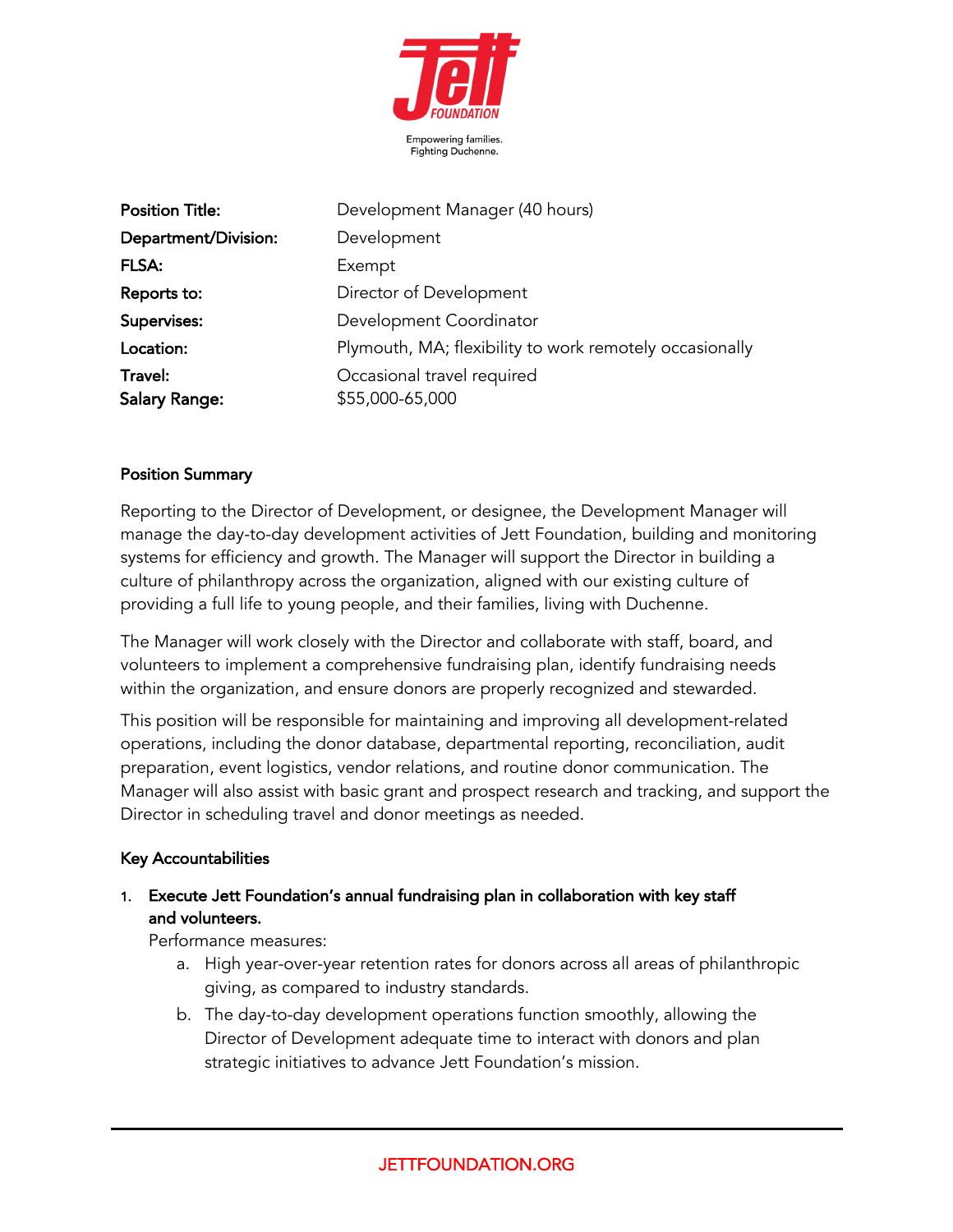

- c. Key staff and volunteers understand the goals of the annual fundraising plan, and participate collaboratively in its execution.
- d. Continuous quality improvement measures have been identified and are regularly met or exceeded.

### 2. Manage Development Operations

Performance measures:

a. Donor database is utilized to maximize development reporting, function and revenue.

b. Gifts are routinely acknowledged in a timely and accurate manner, and donor inquiries are handled professionally and promptly.

c. The Development Department works collaboratively with Finance, Marketing, Program, and other departments to ensure organizational accountability and effectiveness.

d. Processes are in place to ensure that Jett Foundation policies are followed, and gaps in organizational effectiveness are identified and communicated.

e. Event management processes, systems, project plans and tools are in place to ensure that all events, including third party fundraising events, are managed successfully and kept within budget.

# **3.** Support Building a Culture of Philanthropy

Performance measures:

a. Prospect research is regularly conducted to support the Director of Development, Executive Director and others in the identification, cultivation, solicitation and stewardship of donors

- b. Grant and proposal submissions are noted in the funder/donor database.
- c. Staff and volunteers are treated as valued members of the Development team

The activities and tasks the Development Manager is responsible for include, but are not limited to, the following:

- Draft high-quality communications and documents such as acknowledgement letters, appeal letters, email correspondence, and progress reports
- Oversee the management of all events and third party fundraising efforts for the organization
- Provide fundraising support to Jett Accessible Vehicle fundraising effort